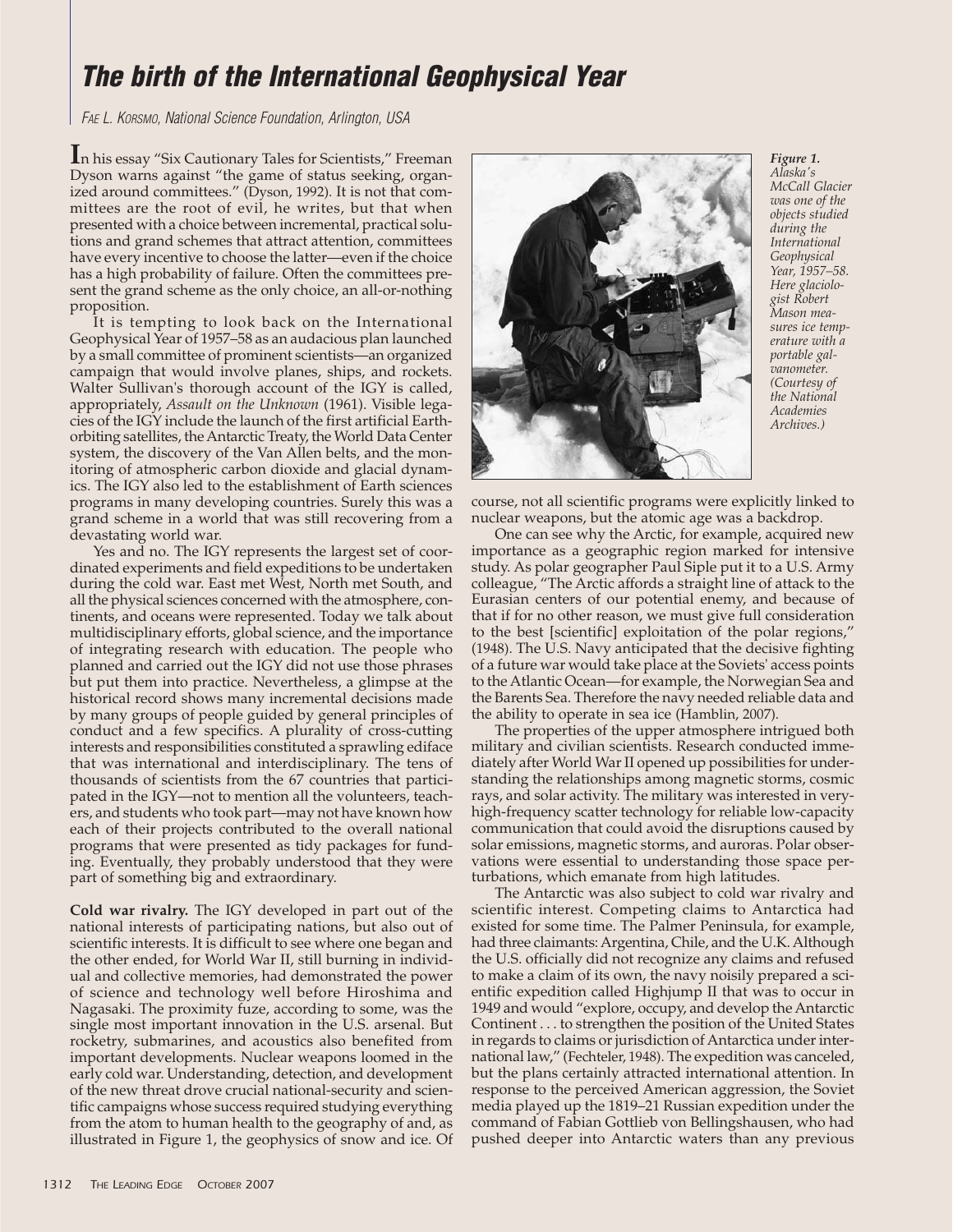*Figure 2. Lloyd Berkner (1905–67) joined Vannevar Bush in 1946 to serve as executive secretary of the U.S. Research and Development Board. Four years later he and colleague Sydney Chapman hatched the idea of a third international polar year. (Blackstone Studios, courtesy of AIP Emilio Segrè Visual Archives.)*



explorer. The Soviets saw the Russian voyages of the early 19th century as a legitimate basis for asserting a claim if necessary. By 1950 the stage was set for using science to lay claim to the frozen continent (Hamblin, 2007). For both East and West, the need for geophysical data reached well beyond territorial boundaries, covering the planet from pole to pole.

**An IGY incubator.** After World War II the challenge of mobilizing U.S. science in service to national security was handed to Vannevar Bush, president of the Carnegie Institution of Washington. Bush had led the Joint Committee on New Weapons and Equipment during the war. He was now asked to lead the newly developed Joint Research and Development Board, which was renamed the U.S. Research and Development Board in 1947. The R&D Board consisted of a civilian chairman and two representatives from each service: the army, the navy, and the newly independent air force. The board reported to the secretary of defense. Its primary duties were to prepare an integrated military R&D program, coordinate R&D among the services, and allocate responsibilities for programs. The R&D Board conducted its work through committees, which formed panels and working groups. Each committee, panel, and working group comprised military and civilian members; together they provided hundreds of forums for civilian–military interactions that encompassed all the physical, medical, biological, and geophysical sciences.

The committees and the groups they formed became the battlegrounds, treaty rooms, and think tanks for scientific problems. Which service would take on a particular task? Where would the money come from? In the committee on geographical exploration, for example, the army proposed to set up its own program to coordinate all snow, ice, and permafrost research. Not surprisingly, the navy objected. The ensuing battle and compromise gave the navy responsibility for sea ice, while the army was in charge of the landbased snow and permafrost. The lengthy discussions may have been tedious, but the questions of allocating responsibility and obtaining funding forced military and civilian members alike to take stock, share knowledge, and develop interservice collaborations on projects such as ice coring.

The voluble and expansive executive secretary for the R&D Board, Lloyd Berkner (Figure 2), did much to enliven the discussions. Allan Needell's biography, *Science, Cold War, and the American State: Lloyd V. Berkner and the Balance of Professional Ideals*(Harwood Academic, 2000), much of it based on recently declassified material, prompted more than one IGY participant to admit to having no idea what Berkner had been up to at the time. Berkner had both adventure and science in



*Figure 3. Sydney Chapman (1888–1970), a British geophysicist, came to the U.S. in 1950 at the invitation of Caltech. His observation that 1957–58 would be a period of maximum solar activity fixed the time frame of the International Geophysical Year. (Courtesy of AIP Emilio Segrè Visual Archives.)*

his background. With expertise in radio engineering, he went on Richard Byrd's 1928–30 Antarctic expedition. He worked with well-known scientists on ionospheric research. During the war Berkner joined the navy's bureau of aeronautics to improve radar systems for naval aircraft. After the war Bush tapped him as the executive secretary for the R&D Board.

Berkner also consulted for the U.S. Department of State on top-secret psychological warfare and communications. While performing that work, he spoke out in favor of using technological breakthroughs and scientific ideas to shape solutions to global problems. He wanted government to rely on scientists rather than the other way around. Although he did much of his consulting for the Truman administration, his politics of engagement—for example, using international scientific meetings to gather information about the state of knowledge in the Eastern bloc—probably found a more comfortable home with the Eisenhower administration's policies of negotiation and accommodation with the Soviet Union; those policies emerged following Joseph Stalin's death in March 1953 and the detonation of the first Soviet thermonuclear device five months later (Mitrovich, 2000).

Under Bush and Berkner, the R&D Board became an incubator. Every topic that would be studied during the IGY had a board panel or working group that had looked into it 5 to 10 years earlier. As an example, consider the Committee on Electronics' panel on antennas and propagation, chaired by Henry Booker, Berkner's former collaborator in radio propagation. In late 1950, the panel reported that the inadequate worldwide distribution of observing systems resulted in a lack of knowledge about the ionosphere. As a solution, it recommended a north–south chain of observing stations near 75° W longitude to link Canadian and U.S. facilities with those along the west coast of South America. Two years later, international plans for the IGY included two additional meridians for ionospheric observations, one through Europe and the other through the Far East. Moreover, not only were IGY topics anticipated by the R&D Board, many of the people who consulted for or who were members of the panels and working groups would later take their places on IGY committees.

The R&D Board could not operate without foreign expertise, although that collaboration did not extend to the Eastern bloc. Working with colleagues across the Atlantic, on the other hand, was seen as beneficial not only to the U.S. but also to the postwar reconstruction of Western Europe. In this spirit, Caltech invited British geophysicist Sydney Chapman to Pasadena in 1950. Caltech had organized a meeting, funded by the armed services, concerning the upper atmosphere.

On his way to California, Chapman, shown in Figure 3, visited the Applied Physics Laboratory at Baltimore's Johns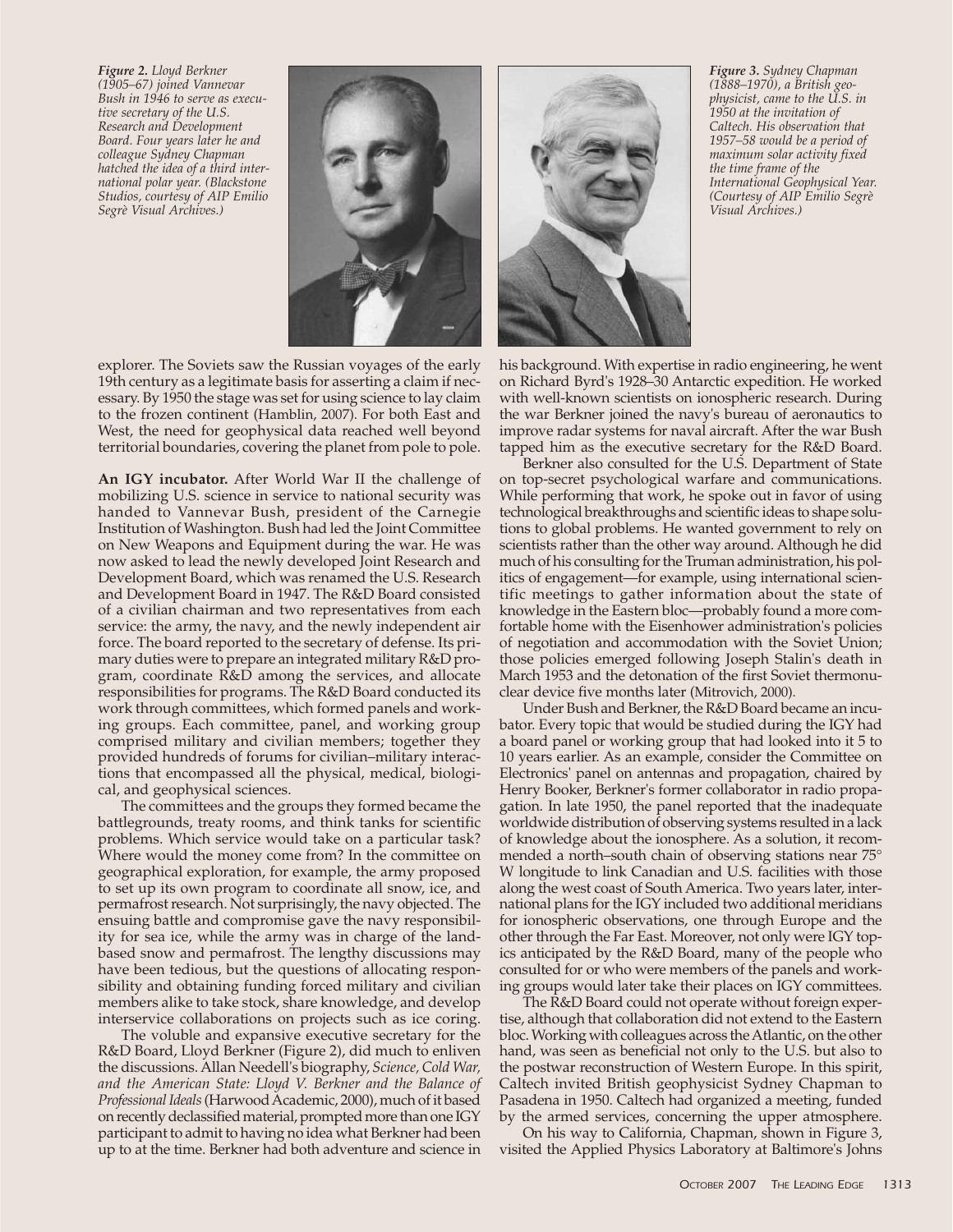*Figure 4. In this Maryland home, James and Abigail Van Allen hosted the dinner where the idea of the International Geophysical Year was born.*



Hopkins University and spent the day with James Van Allen. Van Allen headed a high-altitude group whose work at first used V-2 rockets but later used the American Aerobees whose development Van Allen had overseen. The Aerobees, smaller and cheaper than the V-2s, would become the mainstay for U.S. upper-atmosphere research. On the evening of 5 April 1950, Van Allen and his wife, Abigail, hosted a dinner for Chapman at their home in Silver Spring, Maryland. According to James Van Allen, theirs was "a modest little house" on Meurilee Lane (Figure 4). Berkner was there, along with J. Wallace Joyce, Ernest Vestine, and S. Fred Singer. After dinner—topped off with Abigail Van Allen's fantastic chocolate layer cake, which, according to her husband, was the real basis for the IGY—Chapman and Berkner seized on the idea of another polar year. Chapman observed that 1957–58 would be a time of maximum solar activity, so the time frame was settled (Shoemaker, 1997).

**"This grand cooperative race."** The IGY began as the Third Polar Year. Data gathered during the First Polar Year of 1882–83 and the Second Polar Year of 1932–33 led to important discoveries in geophysics. The First Polar Year was truly interdisciplinary; beyond the planned auroral, magnetic, and meteorological observations, its investigations extended to botany, ethnology, geology, and zoology (Baker, 1982). The Second Polar Year was affected by the worldwide economic depression, but it nevertheless yielded important results and benefited from developments such as radiosondes (meteorological balloons with instruments and radio transmitters), improved magnetic instruments, ionospheric sounders, and special cameras for photographing auroras. Data archiving and publication of results suffered, however, due to the outbreak of World War II. After the war, archiving and publication resumed. But by then, new technology, such as the rockets used by Van Allen's group, was available to probe even higher into the atmosphere (Chapman, 1960).

In the month following the Van Allens' dinner, the Third Polar Year proponents took their idea from Meurilee Lane to the Caltech meeting on the upper atmosphere. There they joined another 20 or so geophysicists, among them the Belgian aeronomist Marcel Nicolet. The idea was presented to an even larger group at the Conference on the Physics of the Ionosphere, organized in July 1950 at the Pennsylvania State University. From there, the plan went to an international group, the Mixed Commission on the Ionosphere, comprising scientific unions in radio science, astronomy, and geodesy and geophysics. The unions, in turn, presented the proposal to the larger umbrella group, the International Council of Scientific Unions.

Some international societies preferred a worldwide,

rather than a polar, study. Chapman agreed and suggested renaming the program the International Geophysical Year. The ICSU approved the change and set up a special IGY committee known as CSAGI; the initials are taken from the French name Comité Spécial de l'Année Géophysique Internationale. In the fall of 1952, the ICSU sent letters to the World Meteorological Organization, the interested scientific unions, and the national organizations adhering to the ICSU, inviting them to participate in the IGY. The invitations identified the upper atmosphere as the main research focus but welcomed other ideas. By the time CSAGI organized the first international IGY meeting in spring 1953, the proposed scientific program would include 26 countries and practically the whole of Earth, ocean, and atmospheric sciences (Nicolet, 1984).

The Soviet Union was not among the 26 countries. Indeed, the Soviet Union did not adhere to the ICSU, although it belonged to one of the ICSU unions, the International Astronomical Union, and to the World Meteorological Organization. The U.S. National Committee for the IGY worried about whether the Soviet Union and its allies would participate. If not, how could the program claim to be international? An invitation went to the Soviet Union in 1953, but 18 months passed before a positive response came. By then, plans for the IGY had moved well along, and the U.S. had outlined a massive program based on proposals from several hundred scientists at universities, government agencies, and private research institutions.

Soviet scientists attended the Rome meetings of the International Union of Geodesy and Geophysics and of CSAGI, held in late September and early October 1954. There they listened in silence as the U.S.-sponsored plan to put artificial satellites into orbit during the IGY was approved. At home, Soviet scientists were working on developing artificial satellites, and after the Rome meeting the USSR Academy of Sciences paid more attention to that work (Siddiqi, 2000).

At the following CSAGI meeting, held in Brussels, Belgium, in 1955, the Soviet Union presented its IGY program. It was just as comprehensive as the U.S.'s and, in some disciplines, more far-reaching. In oceanography, the Soviet delegation offered to provide 15 of the 48 ships planned for the IGY. In seismology, the Soviet delegation revealed plans to establish three new permanent seismic stations in the Arctic. In glaciology, Soviet plans to include all aspects of the cryosphere—including sea ice, permafrost, and hydrology of run-off and river discharge in the Arctic—prompted the U.S. to enhance its own data-collection plans in the Arctic and Antarctic.

The only area of science in which the Soviet delegates remained silent was rockets and satellites. In July 1955 the White House issued a joint announcement by the National Academy of Sciences and NSF that the U.S. would launch an IGY satellite. Some months earlier the Soviet news media had reported the establishment under the USSR Academy of Sciences of a commission devoted to "interplanetary communications." That commission, consisting of well-known scientists, was led by Leonid Sedov. However, Sedov did not come to Brussels. As Peter H. Wyckoff, chief of the atmospheric physics lab at the air force's geophysics research directorate, noted in his report,

It was quite significant to all the members that the representative from the U.S.S.R., N. Pinus, and his interpreter Zabrodin, joined the group as observers only. Not one comment was made by the U.S.S.R. throughout the meeting. In view of Soviet publicity on a satellite program, it is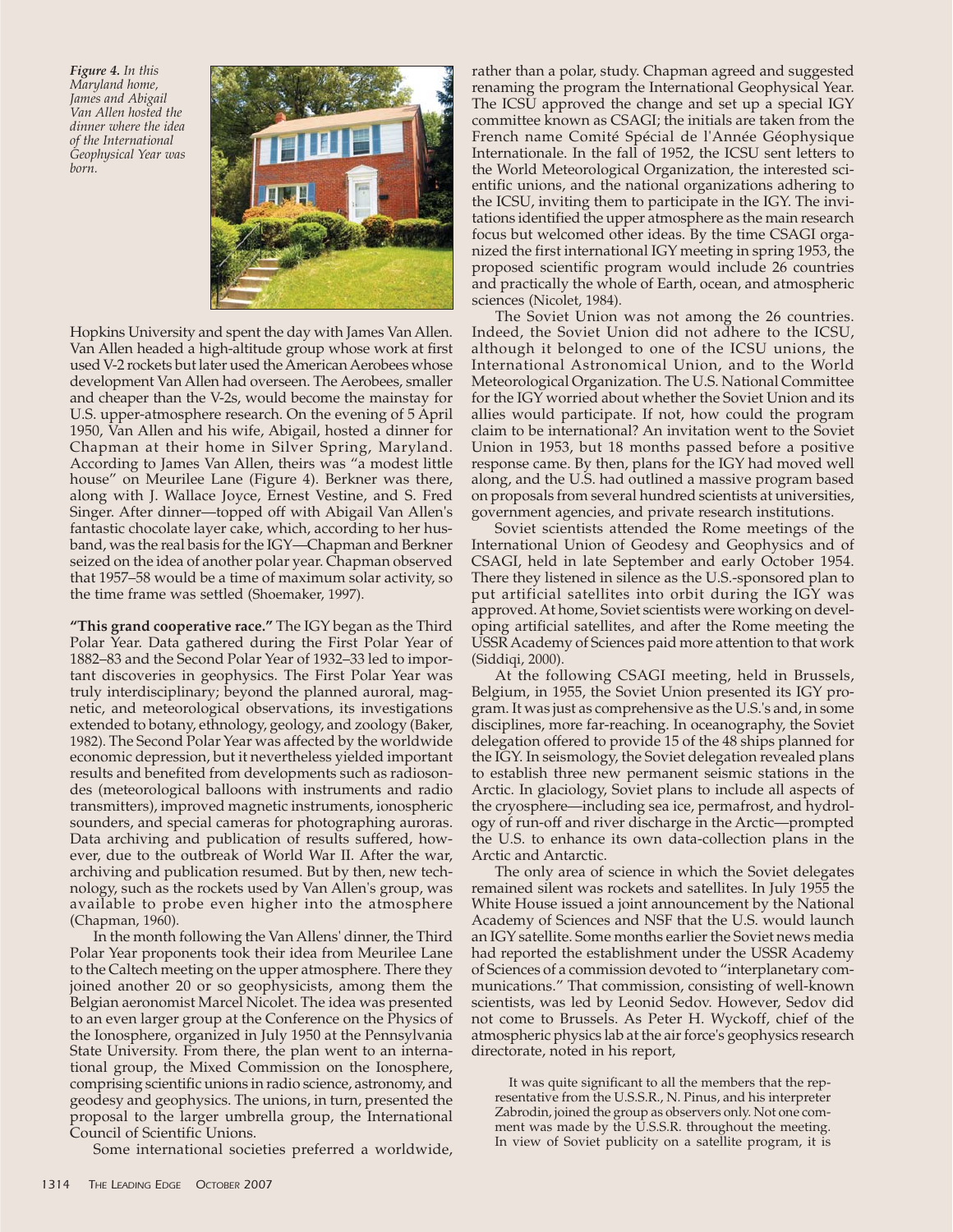inconceivable that there should be no IGY rocket or satellite program for the U.S.S.R. . . . Pinus gave the impression at the working group that he spoke no English. I met him at the U.S.S.R. Embassy reception . . . and remarked that it was nice of his countrymen to have invited us. He replied in perfect English, "I am glad you could come." He walked away and appeared not to want to continue the conversation (International Geophysical Year Collection, 1955).

In fact, Soviet First Secretary Nikita Khrushchev had not yet approved of launching a satellite for science, and it took intensive lobbying before the Soviet satellite program could be announced at the next CSAGI conference, held in Barcelona, Spain, in 1956. There participants in the working group on rockets and satellites agreed that both the U.S. and Soviet satellite programs would use mutually compatible equipment for radio tracking. Subsequent to the Barcelona meeting, the Soviet reluctance to share information about its satellite plans permitted only partial cooperation at best. The launch of Sputnik 1 in October 1957—just when the working group on rockets and satellites was convened in Washington, DC—shocked the western attendees. As Chapman, head of the IGY, summarized in his closing comments, "Thus is settled the identity of the first winner in this grand cooperative race to enrich geophysical knowledge by means of earth satellites." The U.S. and the USSR, he said, "worked in their different ways—on the one hand keeping the world informed of much of their plans, their progress and setbacks—on the other hand, in silence until and unless their declared aim had been accomplished," (Sullivan, 1961).

**Political tension and cooperation.** The satellite launches of the IGY were among the most visible results of the participating countries' decisions to partially demilitarize science and participate in an open, civilian science program. True, Khrushchev only agreed to the satellite program after he had been assured that the satellite would not distract attention or resources away from its carrier rocket, the intercontinental ballistic missile R-7 (Khrushchev, 2000). Nevertheless, the satellite programs were a huge step toward sharing scientific and technical information for peaceful purposes.

The idea of demilitarization was also applied to the Antarctic. In preparation for the IGY, governments agreed to lay aside political and legal arguments for sovereignty so that science could proceed. Although politics was never quite removed from Antarctic expeditions, the IGY provided a framework for negotiating the Antarctic Treaty, whose first article begins, "Antarctica shall be used for peaceful purposes only," (Beck, 1986).

The World Data Center system reflects the decision to engage in an open, civilian, international science program. The organizers of the IGY faced a postwar situation in which many geophysical measurements remained classified. They designed the IGY to prioritize observations over the entire planet, with the condition that the measurements be standardized as much as possible and the data freely available. The U.S. volunteered to host a world data center, and the Soviet Union followed. In practice those proposed centers devolved into several repositories distributed throughout the host countries. A third data "center" was distributed throughout Europe and Japan.

Multiple data sets in different parts of the world were encouraged so as to insure against catastrophic destruction of a single center and to make the data accessible to researchers everywhere. Although the national IGY committees were responsible for delivering timely and accurate data, the data centers were responsible for the data's safe-



*Figure 5. "Oceans" was one of six posters around which the National Academy of Sciences' International Geophysical Year committee created its 1958 booklet Planet Earth. The numbers on the poster identify points discussed in the booklet. (National Academies Archives, 1958).*

keeping, reproduction, cataloging, and accessibility. Anyone engaged in research was to be given access. If you could get yourself into the host country and up to the door of the data center, you could not be turned away. Such was the ideal. But was it enforced uniformly? Did all IGY data reach every center? Indeed, there were gaps, and the satellite program made apparent the limits of East–West cooperation (Bulkeley, 2000). Nonetheless, the rules of the game were in place, establishing norms of behavior that lasted well beyond the IGY.

From the beginning, the IGY was envisioned as extending beyond the scientific community. A vast component of the IGY was dedicated to informing the public and encouraging teachers to incorporate IGY lessons in their classrooms. Films and other instructional materials, such as the poster shown in Figure 5, complemented the suite of articles in the popular press that outlined how the science was done.

CSAGI held five plenary meetings between 1953 and 1958. In addition, regional meetings were held for the Arctic, Antarctic, the Americas, Eastern Europe, Africa, and the western Pacific. Committees met separately as needed. Representation on CSAGI was not by country but rather by discipline. Each discipline had an international committee that detailed program plans on the basis of projects put forward by the national IGY committees. As the IGY expanded to cover many fields, membership in CSAGI grew from a small group of five individuals to 30 representing various international scientific societies. Representation based on science rather than nationality was a revolution in scientific governance. In many developing countries, official geophysical programs were in the hands of the military. The success of the IGY structure of governance convinced more than one military organization to leave science to the scientists.

Perhaps the most amazing meeting of CSAGI was the last, held in Moscow in 1958 (Figure 6). Political tensions that had not been resolved rose to the surface. First, the U.S. and the Soviet Union agreed to disagree on what satellite data would be exchanged. Second, the Chinese delegation from Taiwan apparently did not receive their visas, and the U.S. State Department urged the American scientists to walk out. Several years before the launch of the IGY, the State